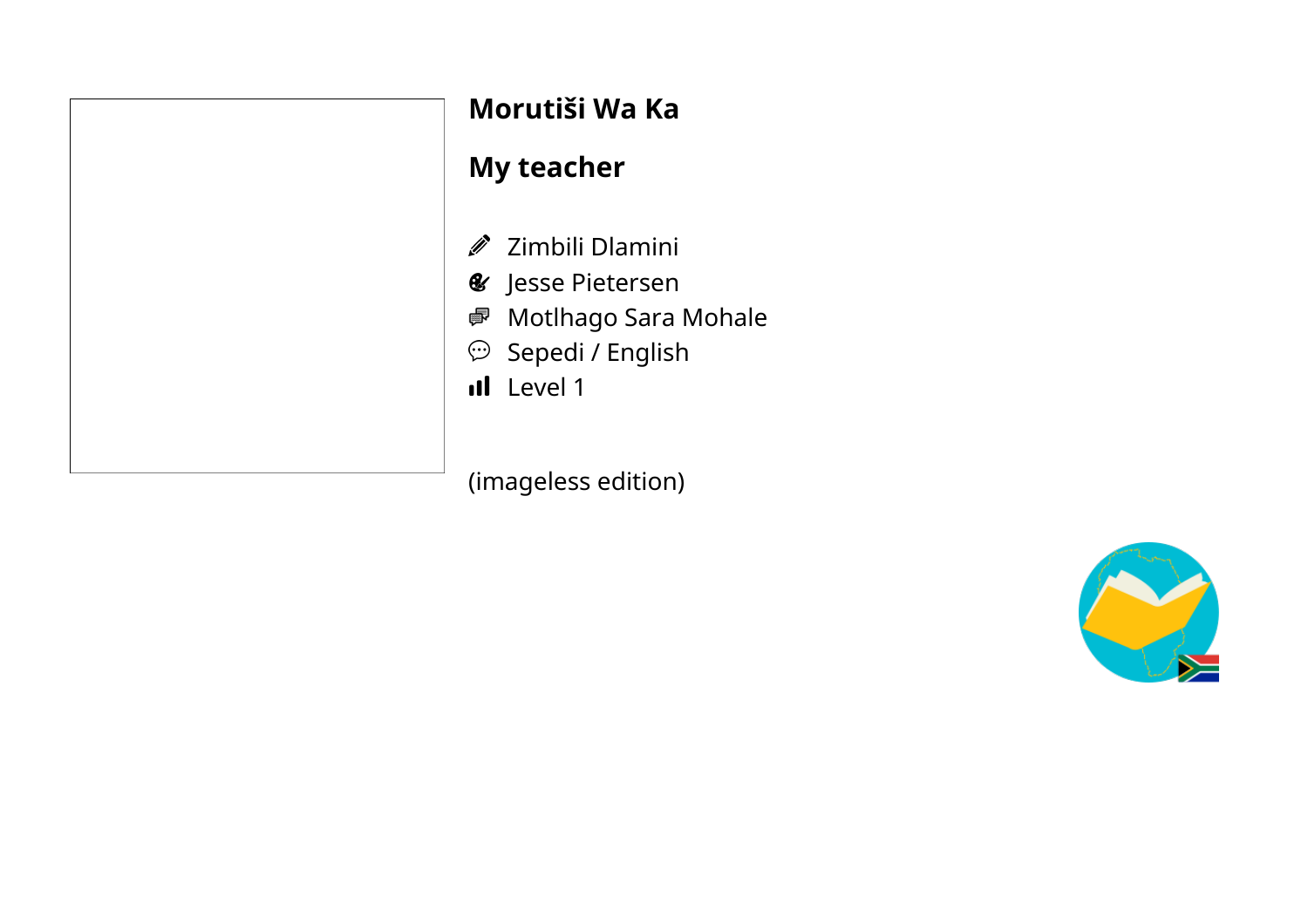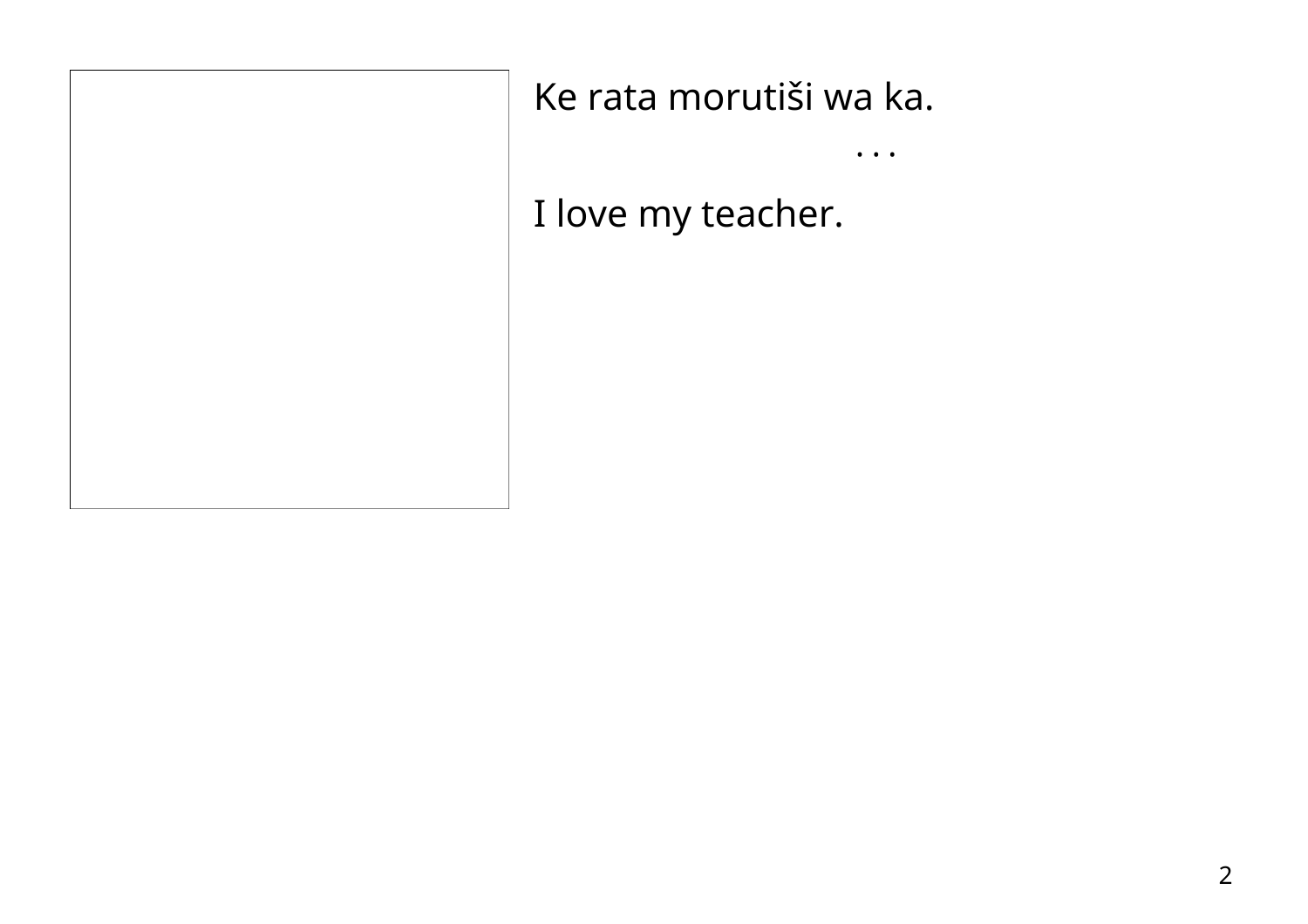Ke morutiši wa go loka. O na le botho le pelotelele.

She is beautiful. She is a good teacher. She is kind and patient.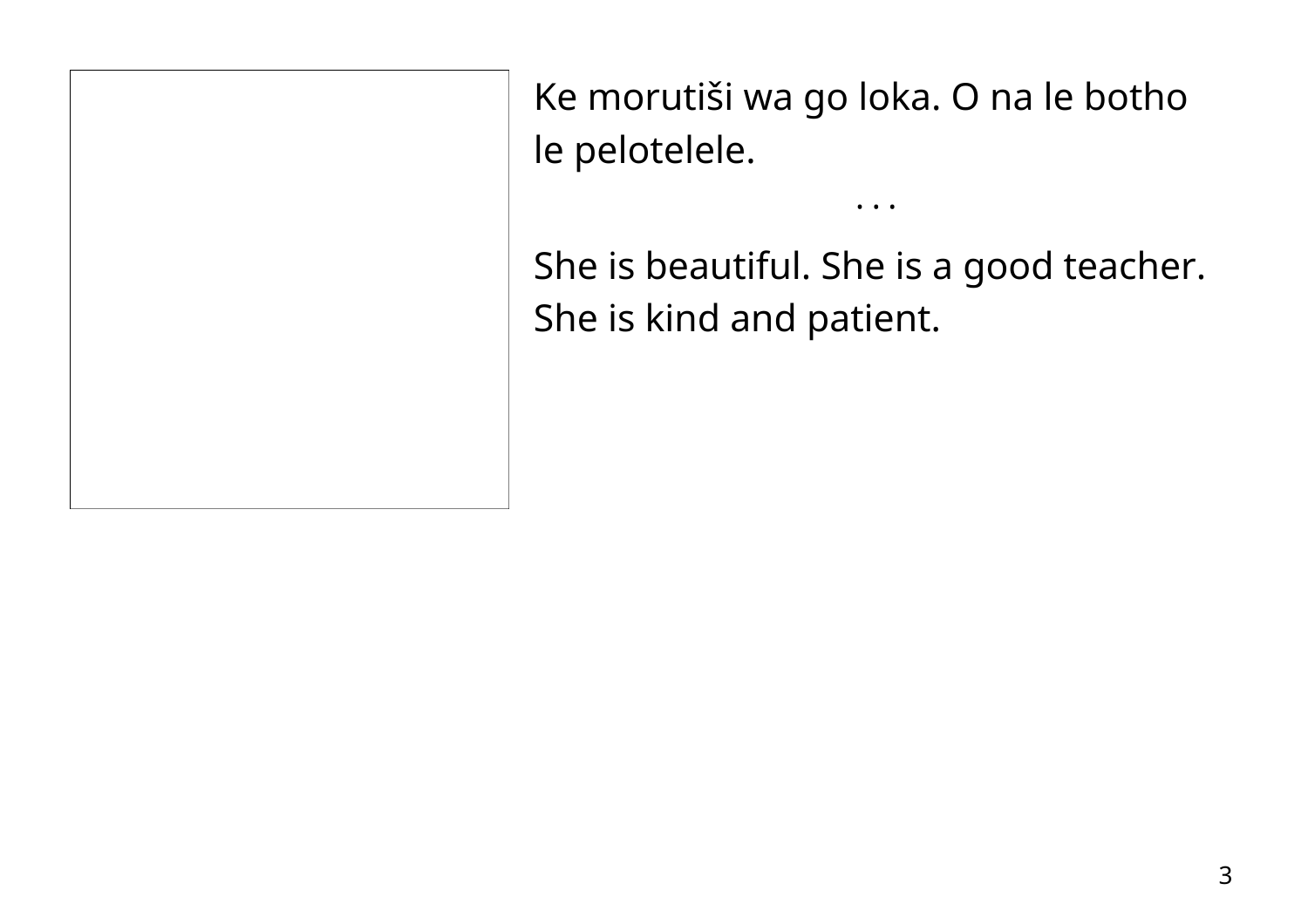O logile meriri ya gagwe botse kudu.

• • •

She has braided her hair very nicely today.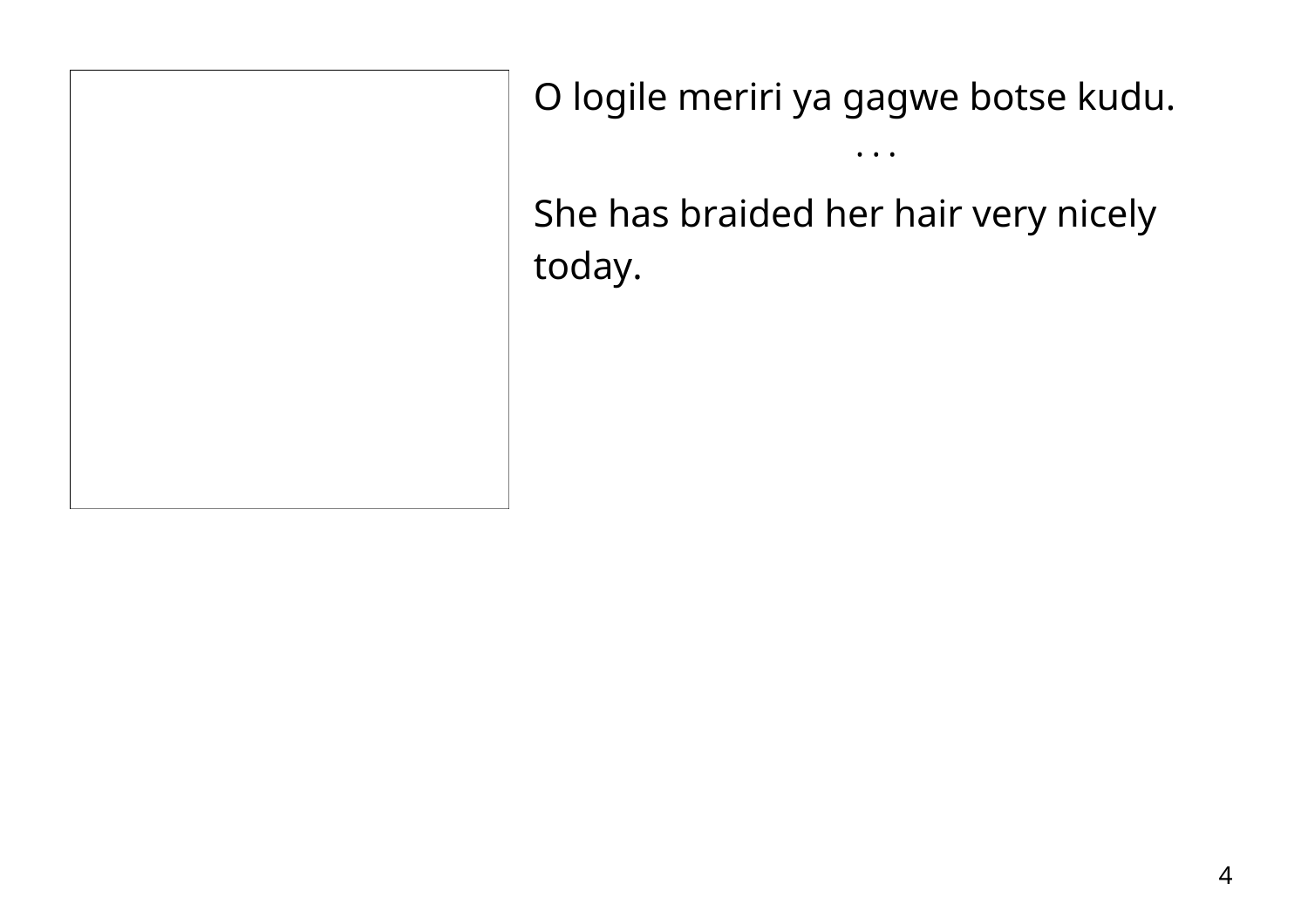O loketše dipheta tša mebalabala meriring ya gagwe.

 $\bullet\quad\bullet\quad\bullet$ 

She has decorated her hair with colourful beads.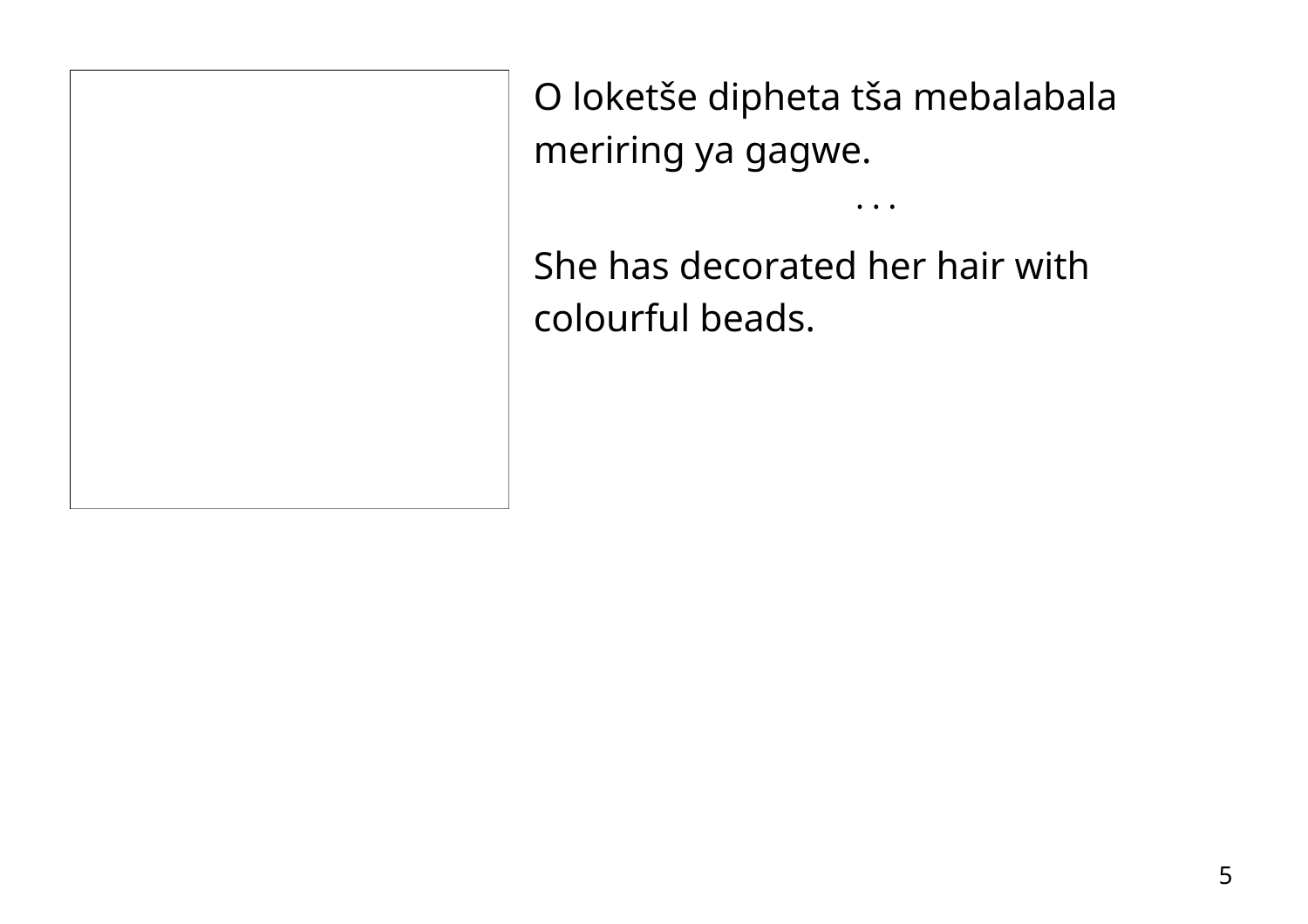Dipheta tša gagwe ke tše talamorogo, šweu, hubedu le tše serolwana.

• • •

Her beads are green, white, red, and yellow.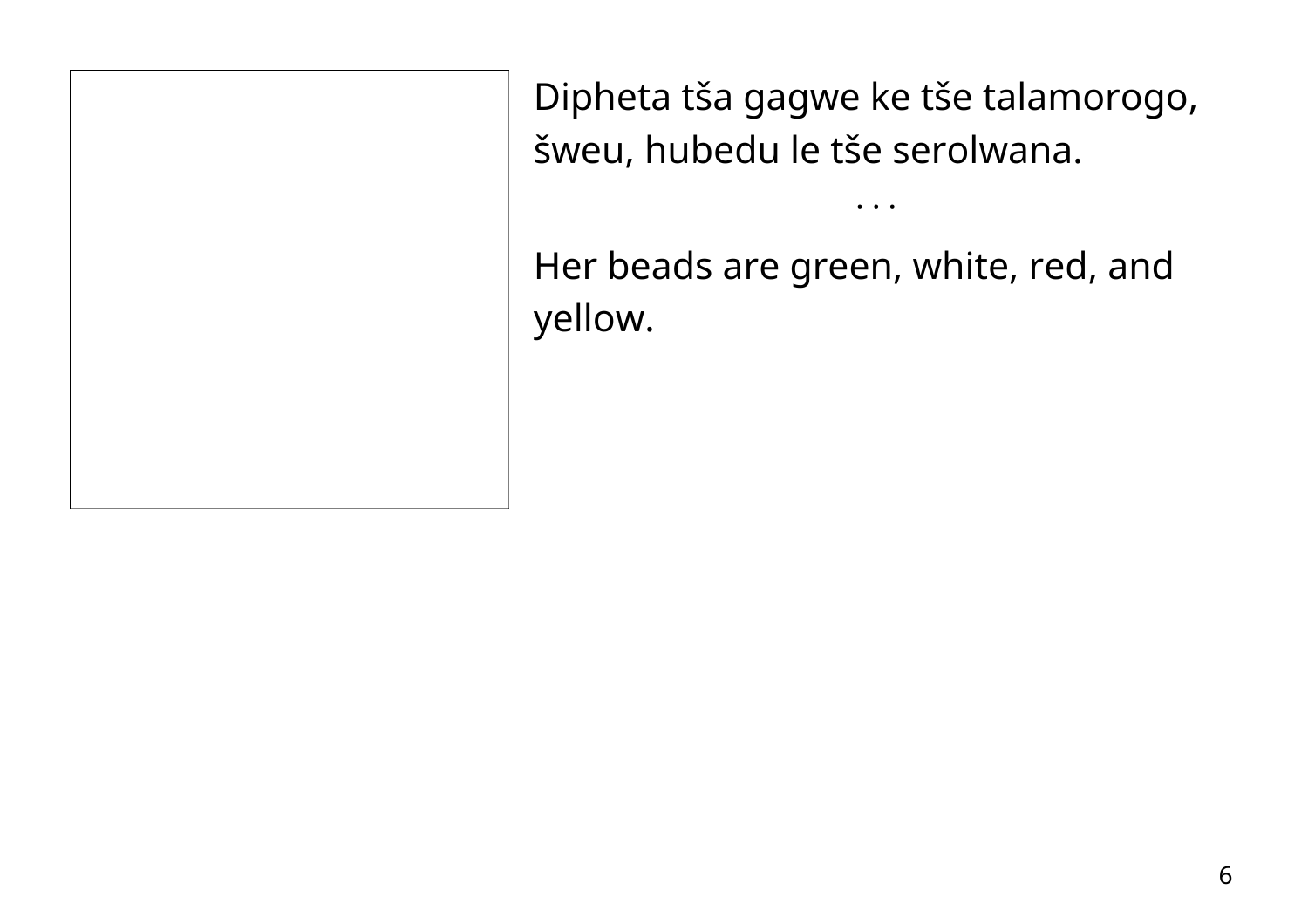Mma, ka kgopelo hle, ke kgopela gore le ntoge meriri go swana le morutiši wa ka?

Mom, please would you braid my hair like my teacher's?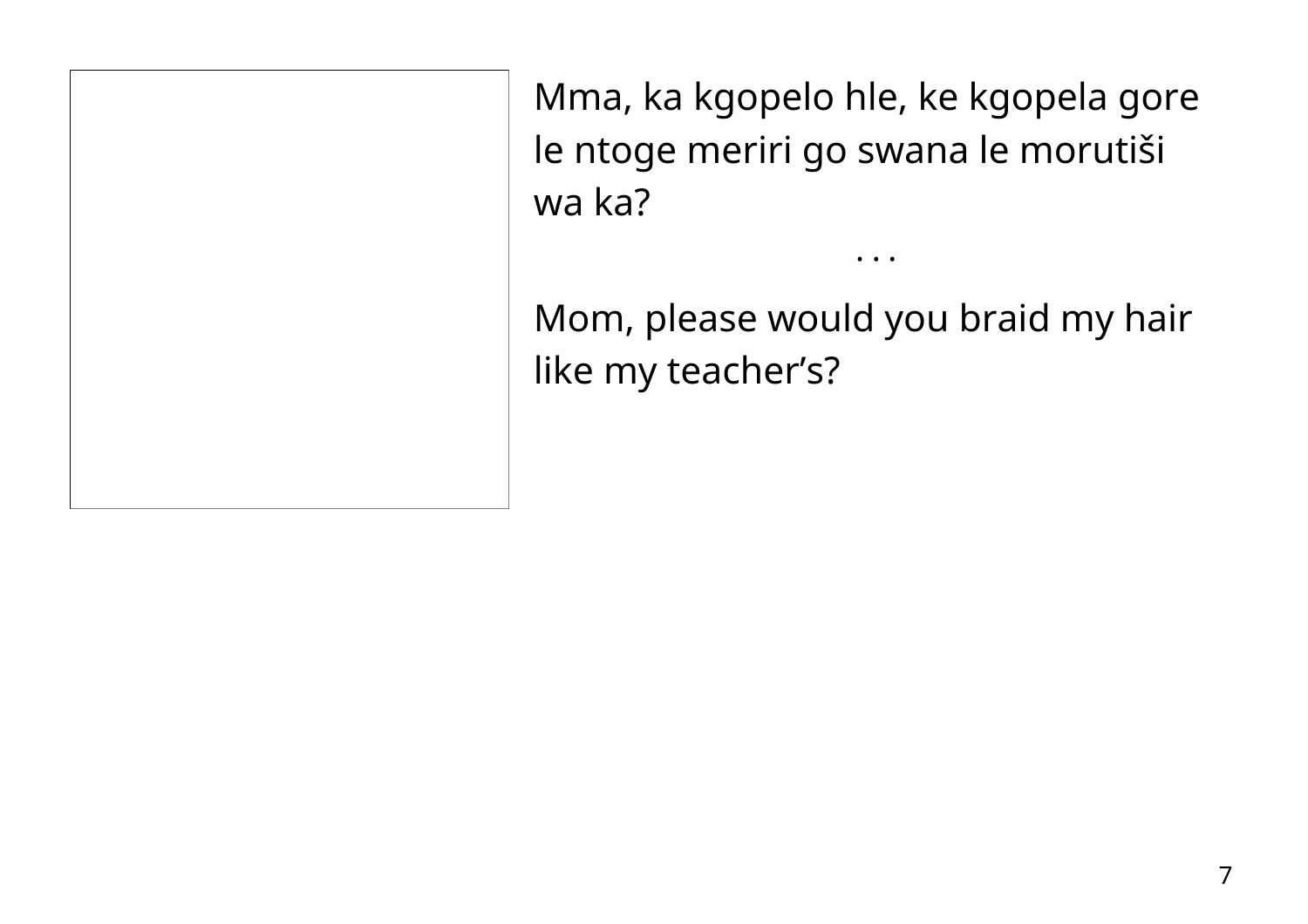Ge ke godile, ke tlo tsentšha dipheta meriring ya ka.

When I am older I will also put beads in my hair.

 $\bullet$   $\bullet$   $\bullet$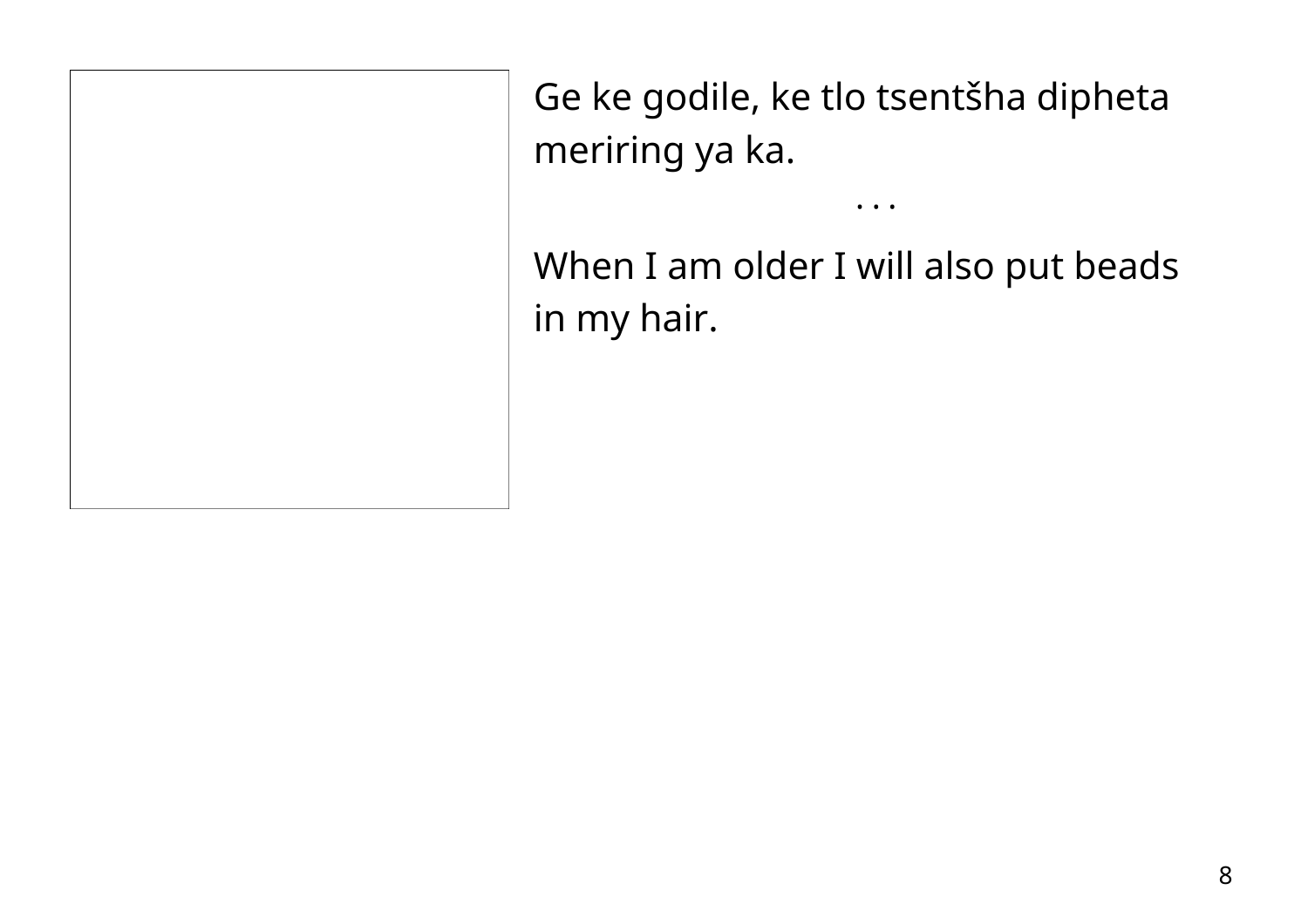Ke tla gola ka ba bjalo ka morutiši wa ka!

I will grow up to be just like my teacher!